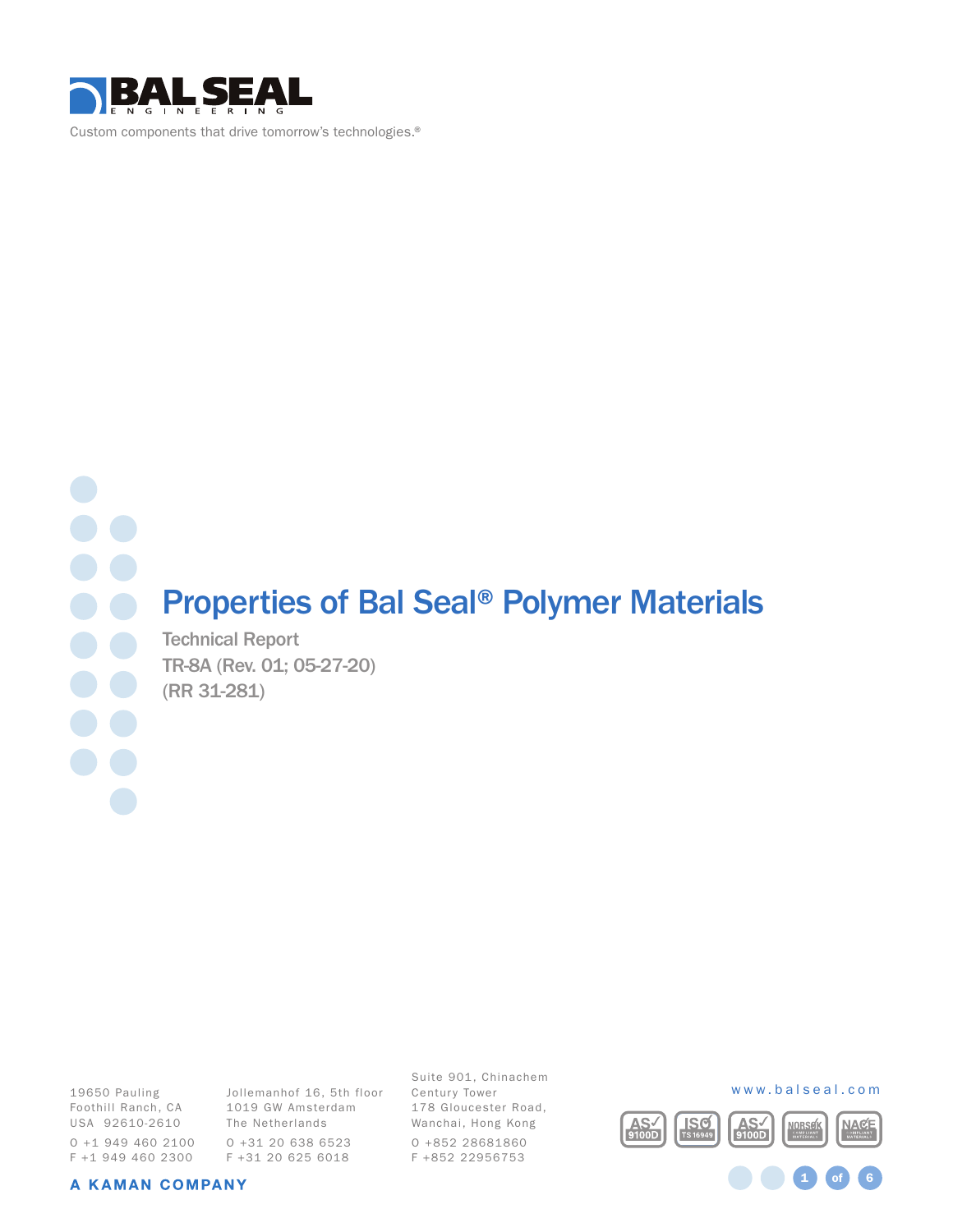## **Contents**

| 2.0 Properties of Bal Seal® Polymer Materials 4 |  |
|-------------------------------------------------|--|
|                                                 |  |

The information, descriptions, recommendations and opinions set forth herein are offered solely for your consideration, inquiry, and verification and are not, in part or in whole, to be construed as constituting a warranty, expressed or implied, nor shall they form or be a part of the basis of any bargain with Bal Seal Engineering, LLC. If any sample or model was shown to or provided by<br>Buyer /User, such sample or ARE EXCLUDED AND SHALL NOT APPLY. This document provides product options for further investigation by Buyers/Users having technical expertise. The Buyer/User, through its own<br>analysis and testing, is solely responsible for Nothing contained herein or in any of our literature shall be considered a license or recommendation for any use that may infringe patent rights. (LE-17)

© 2020 Bal Seal Engineering, LLC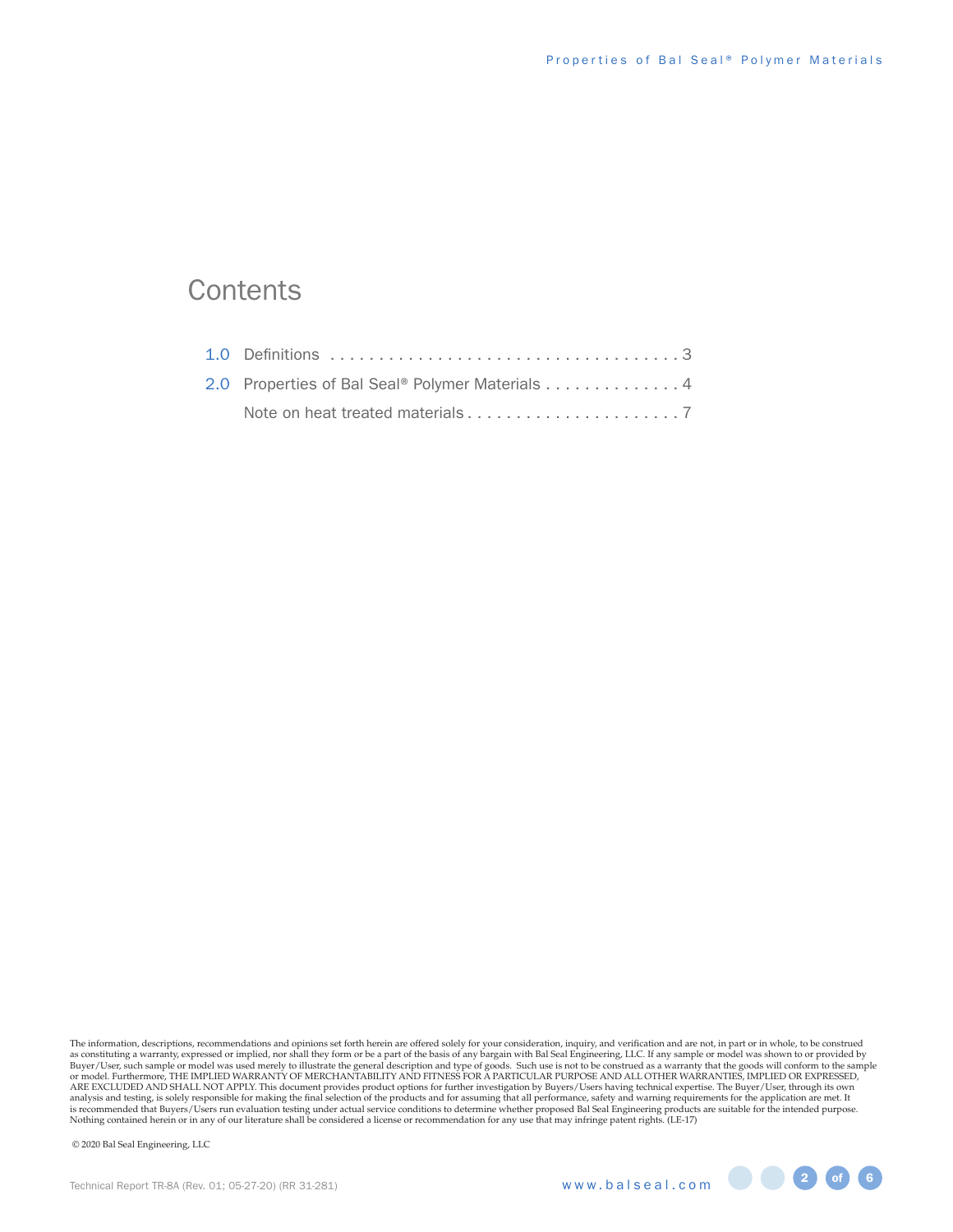### 1.0 Definitions

#### Elongation at Break

The maximum percent of elongation that a material can sustain under load just before it ruptures during a tensile test. Results shown are typical and at room temperature (70 °F, 23 °C) unless indicated otherwise.

#### FDA Approved

Compositions that, as a whole entity, have been approved by the FDA and are listed as approved compositions on www.fda.gov.

#### FDA Compliant

Compositions in which all ingredients are designated by the FDA to be "safe for use in food contact." In addition, none of the ingredients are listed on the California Code of Regulations Hazardous Substance list (https://www.dir.ca.gov/title8/339.html). Note that everything that is FDA approved is automatically FDA compliant.

### FDA Compatible

Compositions in which the majority (67%) of ingredients are designated by the FDA to be "safe for use in food contact." In addition, none of the ingredients are listed on the California Code of Regulations Hazardous Substance list (https://www.dir.ca.gov/title8/339.html). Note that everything that is FDA approved is automatically FDA compatible.

#### Operating Temperature Range

The suggested minimum and maximum limits at which the materials operate effectively. It is important to note that operating temperature range is significantly affected by the operation speed and pressure. As the operating speed and pressure increase, so does the temperature at the contact point, thus reducing the overall operating temperature range.

#### Tensile Strength at Break

The maximum stress level that the material can withstand without tearing. Typical results are shown at room temperature (70 °F, 23 °C) unless indicated otherwise.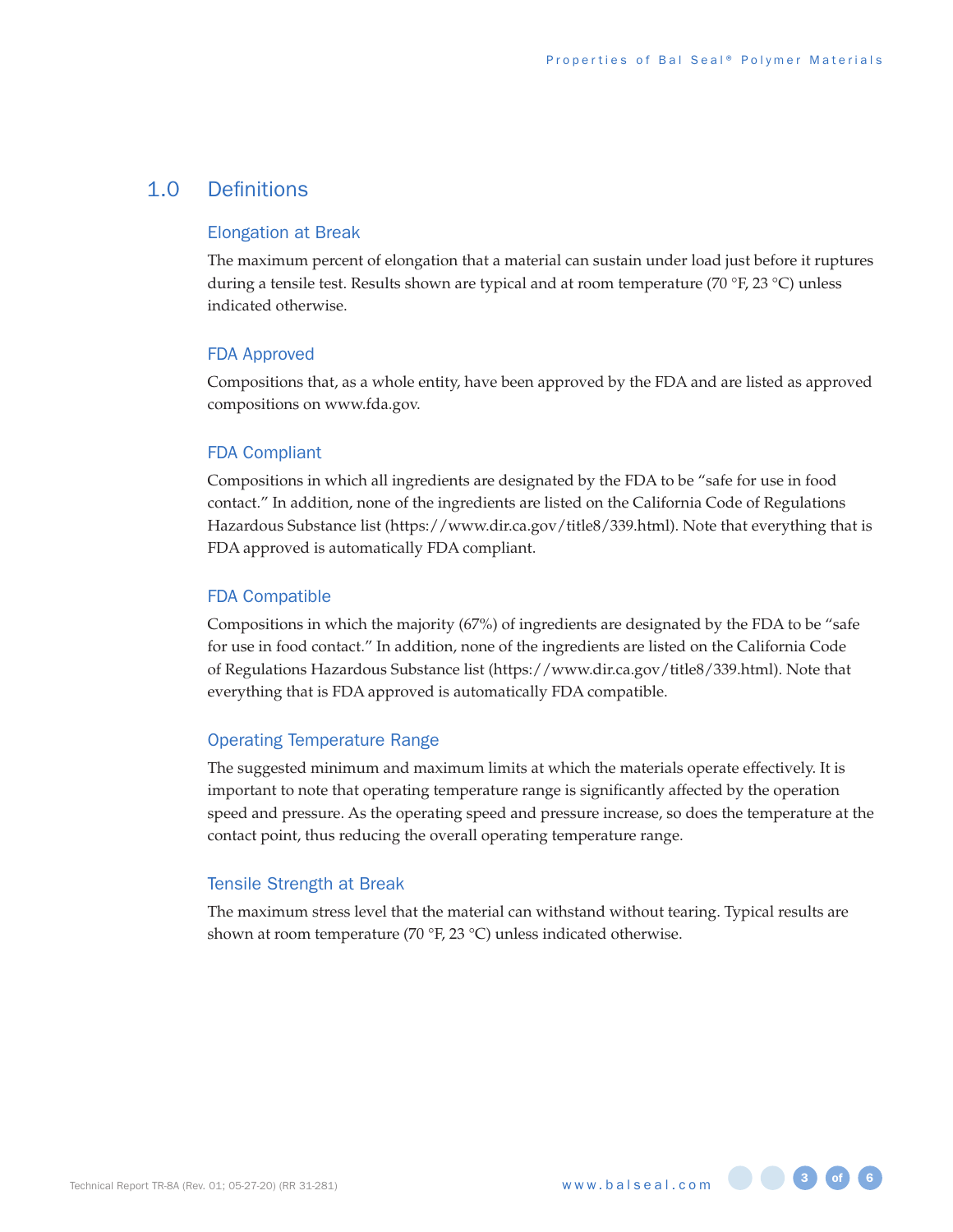# 2.0 Properties of Bal Seal® Polymer Materials

| <b>Bal Seal Material</b>                                                                                                                                                                                                                                                                                                                                                                | <b>Operating</b><br><b>Temperature</b><br>Range<br>$\degree$ F ( $\degree$ C) | <b>Tensile Strength</b><br><b>At Break</b><br>psi ( $kg/cm2$ ) | <b>Elongation At Break</b><br>(molded direction)<br>% | <b>Color</b> |
|-----------------------------------------------------------------------------------------------------------------------------------------------------------------------------------------------------------------------------------------------------------------------------------------------------------------------------------------------------------------------------------------|-------------------------------------------------------------------------------|----------------------------------------------------------------|-------------------------------------------------------|--------------|
| <b>ER55 Polyester Elastomer</b><br>Used with poor mating surface finish where flexibility<br>for excellent sealing ability is needed. For use at low<br>speeds and moist or wet food contact. FDA compliant and<br>compatible.                                                                                                                                                          | $-70$ to 280<br>$(-57$ to 138)                                                | 2,370<br>(167)                                                 | 520                                                   | <b>Black</b> |
| <b>FEP Fluorocarbon Resin Thermoplastic</b><br>Fluorinated Ethylene Propylene (FEP), compression-molded<br>thermoplastic. Melt Processable. Excellent chemical<br>compatibility. FDA Compliant.                                                                                                                                                                                         | $-320$ to $400$<br>$(-196 \text{ to } 204)$                                   | 3,400<br>(239)                                                 | 325                                                   | White        |
| <b>FP Fluoropolymer</b><br>Fluoropolymer in rod/tube/plate form, compression molded.<br>Not FDA compliant or compatible.                                                                                                                                                                                                                                                                | $-70$ to 390<br>$(-57$ to 199)                                                | 6,250<br>(439)                                                 | 225                                                   | White        |
| <b>G</b> Graphite PTFE<br>General-purpose application where more extrusion/<br>creep-resistance and less wear than virgin PTFE are desired.<br>G material is compatible with most fluids and gases except<br>strong oxidizers and certain concentrated acids. Not for<br>general use in vacuum or dry gases. Not FDA compliant or<br>compatible.                                        | $-450$ to $475$<br>$(-268 \text{ to } 246)$                                   | 3,800<br>(267)                                                 | 325                                                   | Gray/Black   |
| <b>GC Graphite Carbon PTFE</b><br>General-purpose application where extrusion/creep<br>resistance is important. Resists deformation at high<br>temperatures. Not for general use in vacuum or inert gases.<br>Not FDA compliant or compatible.                                                                                                                                          | $-450$ to 500<br>$(-268 \text{ to } 260)$                                     | 4,100<br>(288)                                                 | 325                                                   | Gray/Black   |
| <b>GF Graphite Fiber-Reinforced PTFE</b><br>Fiber-reinforced PTFE provides improved wear and extrusion<br>resistance over other general-purpose compounds. Not FDA<br>compliant or compatible.                                                                                                                                                                                          | $-450$ to 500<br>$(-268 \text{ to } 260)$                                     | 3,200<br>(225)                                                 | 300                                                   | Gray/Black   |
| <b>GFP Graphite Fiber-Reinforced PTFE</b><br>Moderate to extreme service, excellent wear resistance at<br>moderate speeds, high pressure and high temperatures.<br>Excellent for use in water and other liquid solutions, and on<br>dynamic surfaces. Dynamic surface hardness should be<br>Rc 40 or higher. Limited use in vacuum and inert gases.<br>Not FDA compliant or compatible. | $-450$ to 500<br>$(-268 \text{ to } 260)$                                     | 2,000<br>(141)                                                 | 175                                                   | <b>Black</b> |
| <b>GFPM Moly Disulfide-Reinforced PTFE</b><br>Excellent wear resistance in vacuum and inert gas<br>applications, can be used both in liquid services or severely<br>dry applications. High extrusion resistance, suitable for<br>high-pressure and low-speed rotary applications. Not FDA<br>compliant or compatible.                                                                   | $-328$ to 500<br>$(-196 \text{ to } 260)$                                     | 2,386<br>(168)                                                 | 201                                                   | <b>Black</b> |
| P170 High-Performance Polymer Blend<br>Higher-temperature PEEK blend. Designed for glue<br>dispensers. Not recommended for low to moderate<br>temperature applications. Not FDA compliant or compatible.                                                                                                                                                                                | 200 to 600<br>(93 to 315)                                                     | 17,000<br>(1195)                                               | 6                                                     | Dark Brown   |

4 of 6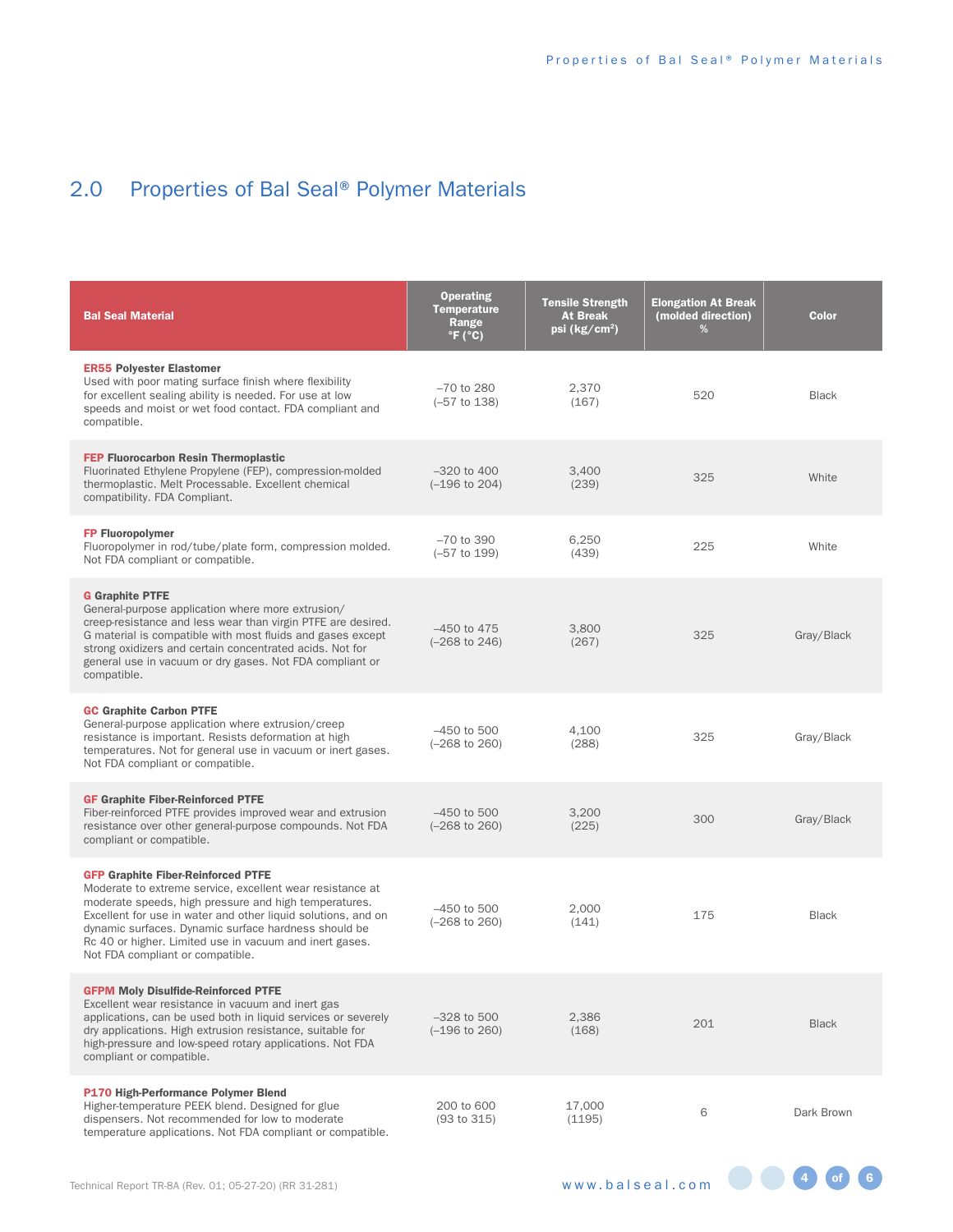| <b>Bal Seal Material</b>                                                                                                                                                                                                                                                                                                                                                                                                                                                      | <b>Operating</b><br><b>Temperature</b><br>Range<br>$\degree$ F ( $\degree$ C) | <b>Tensile Strength</b><br>At Break<br>psi ( $kg/cm2$ ) | <b>Elongation At Break</b><br>(molded direction)<br>% | <b>Color</b>    |
|-------------------------------------------------------------------------------------------------------------------------------------------------------------------------------------------------------------------------------------------------------------------------------------------------------------------------------------------------------------------------------------------------------------------------------------------------------------------------------|-------------------------------------------------------------------------------|---------------------------------------------------------|-------------------------------------------------------|-----------------|
| P181 High-Performance Polymer<br>Polyimide material with good toughness, low water<br>absorption, good wear and chemical resistance, and<br>excellent stability against oxidation. Useful in scraping, low<br>speed, high temperature applications.                                                                                                                                                                                                                           | $-450$ to 570<br>$(-268 \text{ to } 299)$                                     | 18,900<br>(1329)                                        | $\overline{4}$                                        | Yellow          |
| P240 High-Performance Polymer with Lubricant<br>Lubricated high-performance polymer blend, injection<br>molded or extruded. Not FDA compliant or compatible.                                                                                                                                                                                                                                                                                                                  | to 570<br>(to 299)                                                            | 8,700<br>(612)                                          | >1                                                    | <b>Black</b>    |
| <b>P40 Compression-Molded</b><br><b>High-Performance Polymer</b><br>High-performance polymer with superior tensile strength<br>and chemical compatibility. Suitable for sealing viscous and<br>abrasive material in scraping-action applications at high<br>temperatures. FDA compliant and compatible.                                                                                                                                                                       | $-70$ to 600<br>$(-57 \text{ to } 316)$                                       | 14,500<br>(1019)                                        | >2                                                    | Beige           |
| <b>P41 Extruded High-Performance Polymer</b><br>Superior tensile strength and chemical compatibility.<br>Suitable for sealing viscous and abrasive material in<br>scraping-action applications at high temperatures.<br>FDA compliant and compatible.                                                                                                                                                                                                                         | 70 to 600<br>$(-57$ to 316)                                                   | 14,500<br>(1019)                                        | >2                                                    | <b>Beige</b>    |
| <b>P60 Mineral-Filled PTFE</b><br>Mineral-filled PTFE compound, exhibiting superior<br>dimensional stability and creep resistance as compared<br>with virgin PTFE and graphite-filled compounds. Designed for<br>service in FDA regulated applications, and non-permeable<br>in steam (good for autoclave applications). Exhibits low<br>friction, minimal wear, and non-particulate/low shedding.<br>Suitable for use in rotary and reciprocating equipment<br>applications. | $-320$ to 500<br>$(-196 \text{ to } 260)$                                     | 1,300<br>(91)                                           | 14                                                    | White/Off White |
| <b>P64 PCTFE Fluoropolymer</b><br>PCTFE fluoropolymer useful for cryogenic valve seat<br>applications. Good retention of properties at cryogenic<br>temperatures.                                                                                                                                                                                                                                                                                                             | $-400$ to 250<br>$(-240 \text{ to } 121)$                                     | 4,000<br>(281)                                          | 140                                                   | White           |
| P66 High-Performance Carbon Fiber-Reinforced Polymer<br>Designed for applications that require tolerance for high<br>temperature, high pressure, and chemical compatibility.<br>Ability to flex at low and high pressures, and elevated<br>temperatures. Not FDA compliant or compatible.                                                                                                                                                                                     | $-70$ to 600<br>$(-57$ to 316)                                                | 15,000<br>(1054)                                        | >1                                                    | <b>Black</b>    |
| <b>P69D High-Performance Polymer with Carbon Fiber</b><br>and PTFE<br>Used for bearing seals and backup ring applications.<br>Tolerance for high temperatures and pressure. Excellent<br>chemical compatibility. Not FDA compliant or compatible.                                                                                                                                                                                                                             | $-70$ to 600<br>$(-57 \text{ to } 316)$                                       | 13,300<br>(935)                                         | $\overline{2}$                                        | <b>Black</b>    |
| <b>P69N High-Performance Polymer</b><br>Extruded filled PEEK-based material with very high<br>elongation. Not FDA compliant or compatible.                                                                                                                                                                                                                                                                                                                                    | 70 to 500<br>(21 to 260)                                                      | 13,900<br>(977)                                         | 10                                                    | <b>Black</b>    |
| <b>SP191 Polymer-Filled PTFE</b><br>High-performance PTFE composition. Ideal for oxygen<br>intensifier/compressor applications. FDA compliant and<br>compatible. Implantable per USP Class VI and ISO 10993-5.                                                                                                                                                                                                                                                                | $-450$ to 500<br>$(-267$ to 260)                                              | 3,000<br>(211)                                          | 315                                                   | Yellow/Tan      |